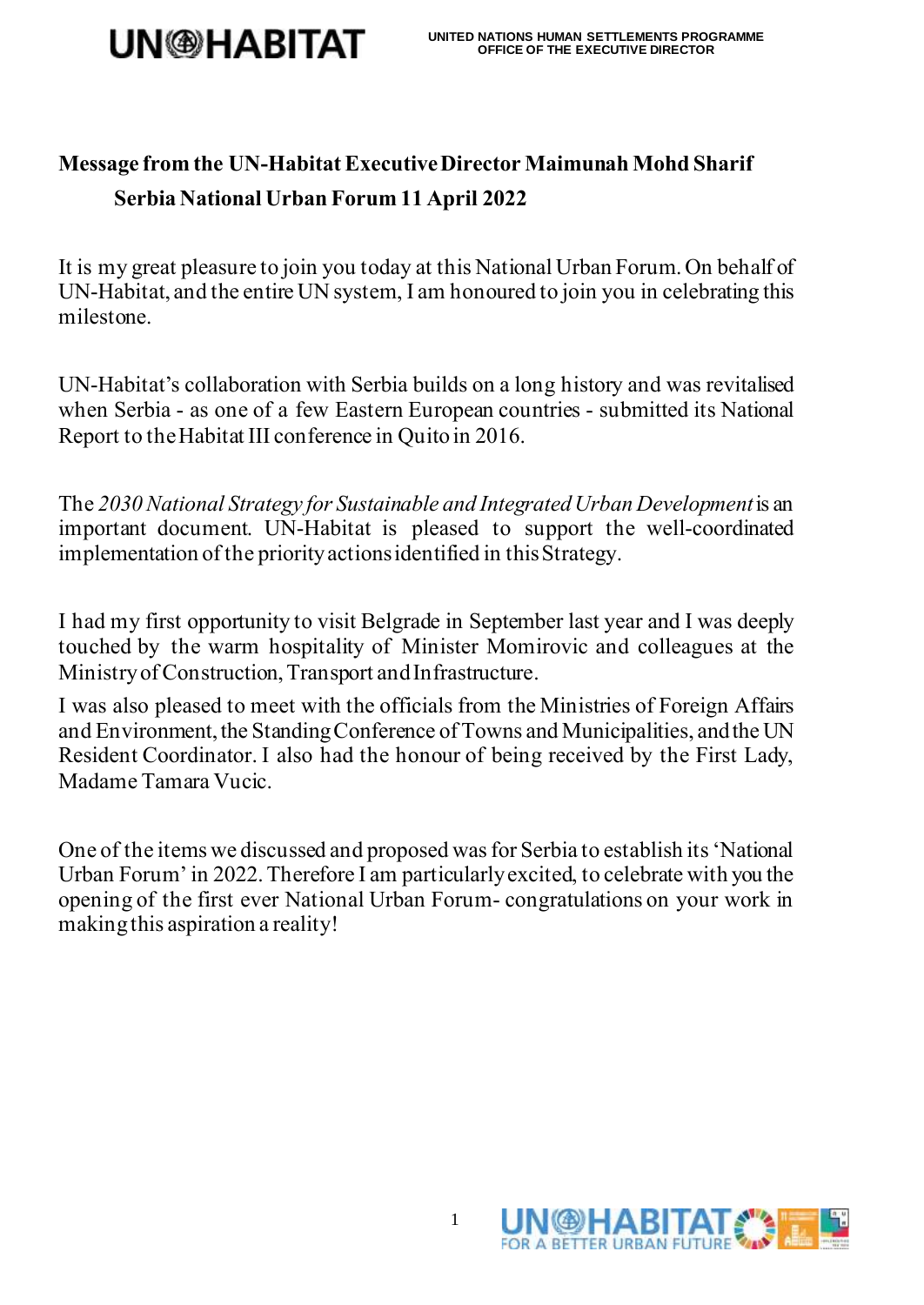## **UN**<sup>A</sup>HABITAT

In my mission, I learnt about the major progress made in localizing the 2030 Sustainable Development Agenda, and the New Urban Agenda, in Serbia. I saw the deep commitment of Serbia to the goals of sustainable urbanization.

This is also reflected in our very constructive engagement with the Ambassador and Permanent Representative of Serbia to UN-Habitat.

I am committed to strengthening the relationship between UN-Habitat and the Republic of Serbia, within the framework of the broader UN engagement with the country.

Together with the United Nations Country Team, UN-Habitat stands ready to support all your efforts towards achieving inclusive, safe, resilient and sustainable cities and communitiesin Serbia.

At the same time, we also share your vision of a regional cooperation that aims to address common urbanization challenges, such as integrated planning, housing, climate change, environmental issues, and migration and informality, among others.

I hope we will take this conversation forward at the Eleventh Session of the World Urban Forum which will take place from 26 to 30 June 2022 in Katowice, Poland. Its theme "*Transforming our Cities for a Better Urban Future"* seeks to accelerate the implementation of global urban commitments and SDG11.

As the world recovers from the Covid-19 pandemic, the climate emergency, and increasingly frequent and protracted conflicts, including one very close to here, the role of a well-planned and well-managed urbanization is ever more important.

This will be the first time that the World Urban Forum takes place in Eastern Europe. I am pleased to hear that Serbia will present the progress made in the revitalisation of 11 public spaces towards achieving SDG11. It was done not only in the capital city, but also in intermediary cities.I hope to see many of you in Poland.

I wish you a very successful National Urban Forum, thank you.